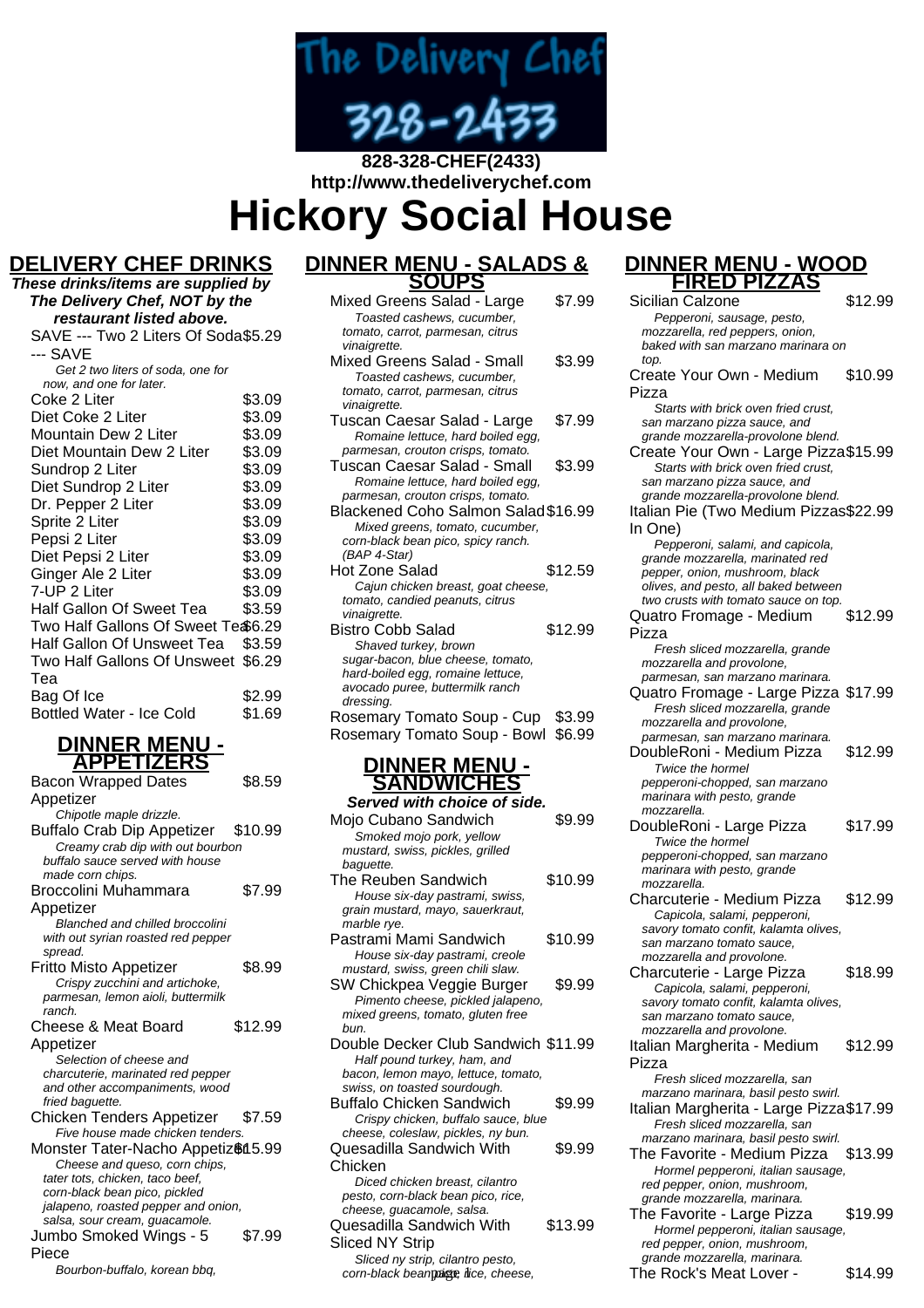carolina-gold, or spiced dry rub. Jumbo Smoked Wings - 10 Piece \$13.99

Bourbon-buffalo, korean bbq, carolina-gold, or spiced dry rub.

### **DINNER MENU - PASTAS & ENTREES**

Brick Oven Lasagna Entree \$14.99 Layers of fresh pasta, bolognese meat sauce, salami and capicola, mozzarella, provolone, parmesan, herb-bechamel sauce.

- Blackened Salmon Entree \$19.99 Creamy alfredo, red chili sauce, bell peppers, cavatappi, coho salmon. (BAP 4-Star)
- Cajun Chicken Alfredo Entree\$14.99 Cajun grilled chicken breast, cavtappi, spicy alfredo, kielbasa, red bell pepper.
- Fried Chicken & Waffle Entre \$13.99 Fried chicken breast, belgian waffle, fresh whipped cream, spicy maple syrup.

NY Strip With Mashed Potatoes & Seasonal Vegetables

Choice of sauce: brandi demiglace or chimichurri.

## **ALL DAY MENU - DESSERTS**

Mexican Brownie Ice Cream \$7.99 Sandwich

Rich ghiradelli mexican-chocolate brwonie filled with churro ice cream and topped with cinnamon brown sugar sauce.

Cookie Monster **\$9.99** Plenty to share! One pound dessert of house made triple-chip cookie...butterscotch, white and dark chocolate...served with vanilla ice cream, chocolate and caramel sauce.<br>
avlight Beignets
\$8.99 Daylight Beignets

A big basket of delicately puffed fried dough tossed with powdered sugar and served with chocolate and blueberry white chocolate sauces.

guacamole, salsa.

#### **DINNER MENU - GOURMET TACOS**

- Chimi-Steak Tacos \$13.99 Sliced NY strip, chimichurri sauce, romaine, roasted onion, guacamole. California Fish Tacos \$12.99 Crisp wild grouper, pickled onions,
- cilantro tartar, flour tortillas. Bang Bang Shrimp Tacos \$13.99
- Tempura fried, spicy mayo, pickled onion, cabbage.

#### **DINNER MENU - LOCAL BEEF BURGERS**

**Wimbish family farms: natural grain and pasture fed. NO antibiotics, gmo, soy or corn, EVER! One-third pound burgers. Served with choice of side.**

The WOOD Burger \$12.99 Savory tomato confit, swiss cheese, lettuce, our special andalouse sauce.

Bourbon-Bacon Burger \$13.99 Cajun-brown sugar bacon, caramelized onion, cheddar cheese, bourbon bbq sauce.

#### **DINNER MENU - LARGE SIDES**

| Large Side Order - French Fries \$3.99 |        |
|----------------------------------------|--------|
| Large Side Order - Sweet               | \$3.99 |
| Potato Fries                           |        |
| Large Side Order - Bacon               | \$3.99 |
| Pimento Mac & Cheese                   |        |
| Large Side Order - Mashed              | \$3.99 |
| Potatoes                               |        |
| Large Side Order - Green Chili \$3.99  |        |
| Slaw                                   |        |
| Large Side Order - Seasonal            | \$3.99 |
| Vegetables                             |        |
|                                        |        |

#### **ALL DAY MENU - BEVERAGES**

**Fountain Drink** Sweet Tea Unsweet Tea  $$2.59$ Arnold Palmer \$1.79 Lemonade \$2.00 Rootbeer \$2.00 Ginger Ale \$2.00 Medium Pizza

Hormel pepperoni, italian sausage, ham, beef, marinara, mozzarella, spicy aioli.

#### The Rock's Meat Lover - Large \$20.99 Pizza

Hormel pepperoni, italian sausage, ham, beef, marinara, mozzarella, spicy aioli.

- Wilbur On A Date Medium Pizza \$13.99
	- Nueske's bacon, sweet dates, blue cheese, mozzarella, balsamic reduction.
- Wilbur On A Date Large Pizza\$19.99 Nueske's bacon, sweet dates, blue cheese, mozzarella, balsamic reduction.

Philly Cheese Steak - Medium \$14.99 Pizza

- Ribeye steak, creamy garlic sauce, peppers, onions, mozzarella.
- Philly Cheese Steak Large Pizza \$20.99

Ribeye steak, creamy garlic sauce, peppers, onions, mozzarella.

Truffle Mushroom - Medium Pizza \$13.99

Shiitake and button mushrooms, truffle oil, mozzarella and provolone, garlic aioli.

- Truffle Mushroom Large Pizza\$19.99 Shiitake and button mushrooms, truffle oil, mozzarella and provolone, garlic aioli.
- The Arty Medium Pizza \$12.99 Artichoke, baby spinach, creamy garlic sauce, mozzarella, parmesan.
- The Arty Large Pizza \$18.99 Artichoke, baby spinach, creamy garlic sauce, mozzarella, parmesan.
- The Rustic Medium Pizza \$12.99 Olive oil, spinach, kalamata olives, shaved onion, mozzarella, chevre.
- The Rustic Large Pizza \$18.99 Olive oil, spinach, kalamata olives, shaved onion, mozzarella, chevre.

### **CONDIMENTS, NAPKINS & SILVERWARE**

**Please let us know below if you will need any condiments, napkins or silverware with your order.** Please Include Silverware Please Include Napkins Please Include Ketchup Please Include Mustard Please Include Mayonnaise Please Include Salt Please Include Pepper LAST UPDATED

## **THE DELIVERY CHEF**

**Are you looking for food delivery near me? Well you have come to the right place. The Delivery Chef has been your premier locally owned and operated restaurant delivery service for over 16 years, delivering your favorite foods to you. The Delivery Chef is a delivery service that delivers food prepared by the above restaurant to the Unifour area of the Catawba Valley. When engaging our services to request a delivery of food from this restaurant, you are hiring the services of a self-employed professional delivery**